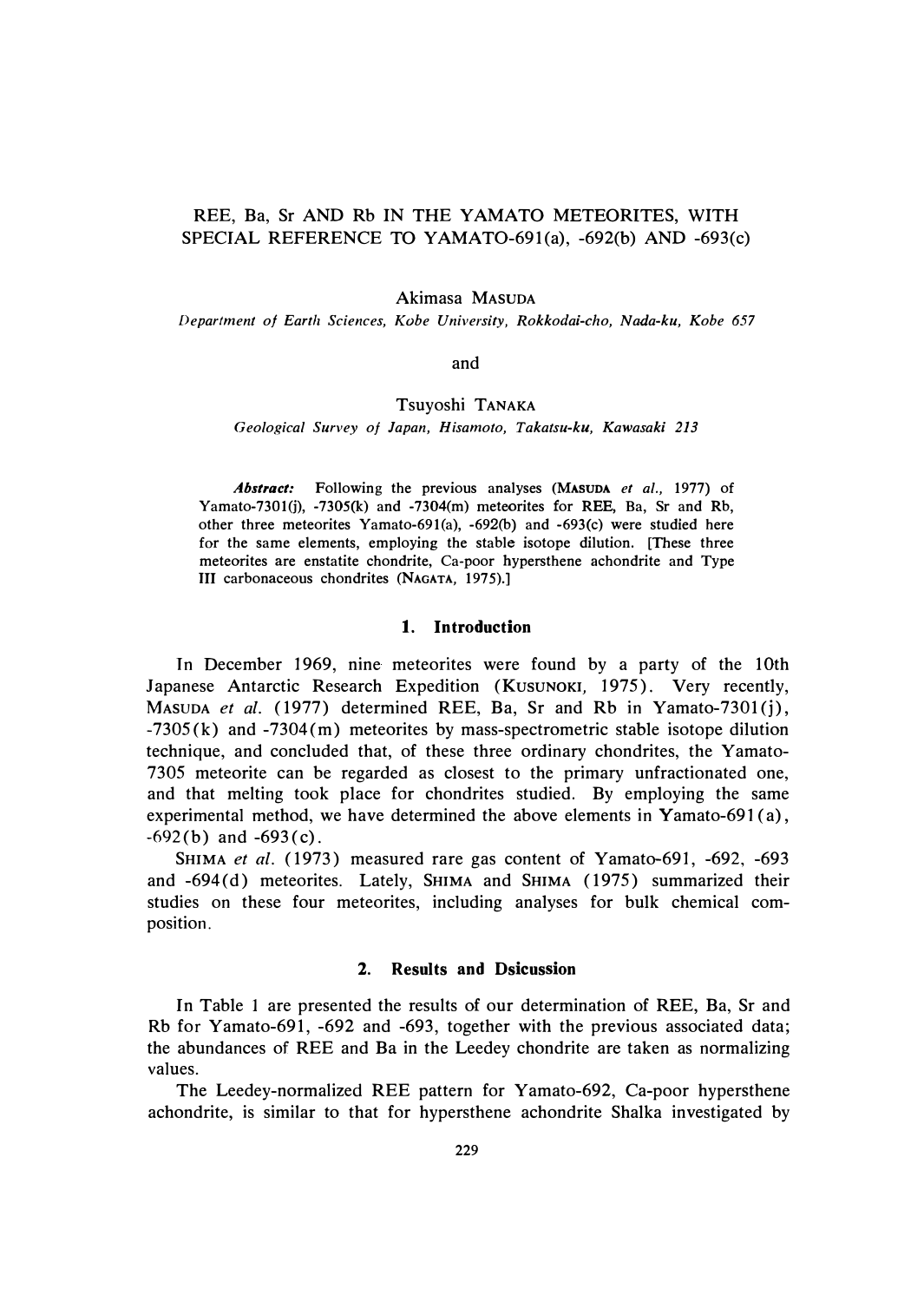|                      | Yamato-691 | Yamato-692 | Yamato-693 $_1$<br>$\langle c_1 \rangle$ | Yamato-693 $2$<br>$(c_2)$ | Yamato-<br>$7301_1*$ | Yamato-<br>$7301_2*$ | Yamato-<br>7305* | Yamato-<br>7304* | Leedey** |
|----------------------|------------|------------|------------------------------------------|---------------------------|----------------------|----------------------|------------------|------------------|----------|
| La                   | 0.224      | 0.0160     | 0.447                                    | 0.492                     | 0.403                | 0.530                | 0.3625           | 0.401            | 0.378    |
| <b>Ce</b>            | 0.633      | 0.0397     | 1.142                                    | 1.241                     | 0.963                | 1.245                | 0.942            | 1.024            | 0.976    |
| Nd                   | 0.473      | 0.0297     | 0.880                                    | 0.927                     | 0.611                | 0.745                | 0.695            | 0.730            | 0.716    |
| Sm                   | 0.153      | 0.0107     | 0.286                                    | 0.295                     | 0.1848               | 0.211                | 0.2259           | 0.2280           | 0.230    |
| Eu                   | 0.0551     | 0.00249    | 0.109                                    | 0.1065                    | 0.0623               | 0.0666               | 0.0743           | 0.0831           | 0.0866   |
| Gd                   | 0.217      | 0.0206     | 0.376                                    | 0.394                     | 0.255                | 0.266                | 0.310            | 0.310            | 0.311    |
| Dy                   | 0.269      | 0.0417     | 0.461                                    | 0.476                     | 0.308                | 0.316                | 0.374            | 0.369            | 0.390    |
| Er                   | 0.178      | 0.0429     | 0.297                                    | 0.308                     | 0.1984               | 0.2019               | 0.2433           | 0.2374           | 0.255    |
| Yb                   | 0.170      | 0.0681     | 0.293                                    | 0.302                     | 0.190                |                      | 0.238            | 0.231            | 0.249    |
| Lu                   | 0.0272     | 0.0127     | 0.0469                                   | 0.0475                    | 0.0316               | 0.0314               | 0.0371           | 0.0355           | 0.0387   |
| Ba                   | 2.93       | 0.255      | 4.31                                     |                           |                      | 16.1                 | 3.67             | 4.80             | 4.21     |
| $S_{r}$              | 7.6        | 0.54       | 13.0                                     |                           |                      |                      | 8.87             | 10.45            |          |
| Rb                   | 7.5        | 0.35       | 1.56                                     |                           |                      |                      | 2.40             | 2.28             |          |
| Amount taken<br>(mg) | 568.1      | 380.2      | 529.0                                    | 333.4                     | 281.5                | 547.1                | 686.2            | 670.6            |          |

*Table 1. Abundances (ppm) of REE, Rb, Sr and Ba in Yamato meteorities.* 

\* **MASUDA** *et al.* (1977).

à.

\*\* **MASUDA** *et al.* (1973) and **NAKAMURA** (1974). **MASUDA** (1975) presented the following abundances for monoisotopic REE as consistent with the measured values for Leedey; Pr 0. 136, Tb 0. 0589, Ho 0. 0888 and Tm 0. 0385, respectively.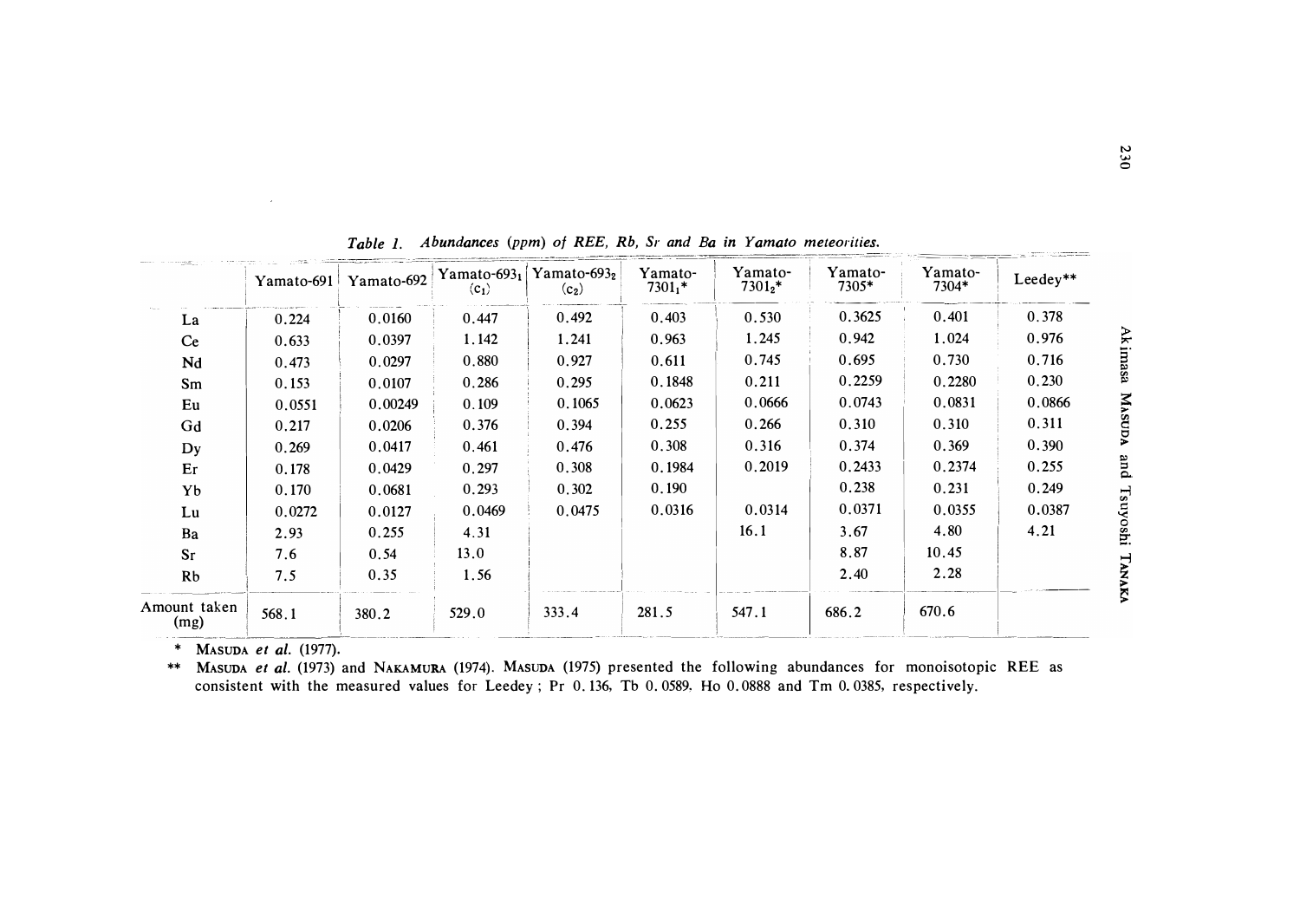

Fig. 2. Leedey-normalized REE patterns for Yamato-693 meteorite.

SCHMITT et al. (1963). As shown in Fig. 1, the Yamato-692 pattern appears to be composed of a rectilinear, sharply inclined segment from Lu through Gd and a substantially horizontal part from Nd through La, with a presumably curved intermediate joining these two segments. Similar, though somewhat different, features were noticed for enstatite single crystals picked up from the Norton County achondrite (MASUDA, 1968).

For the Yamato-693 chondrite (Type III carbonaceous chondrite), two portions were investigated;  $693_1$  (c<sub>1</sub>) is from the inner part and  $693_2$  (c<sub>2</sub>) represents the outermost part including  $60-70\%$  fusion crust material. The REE pattern in